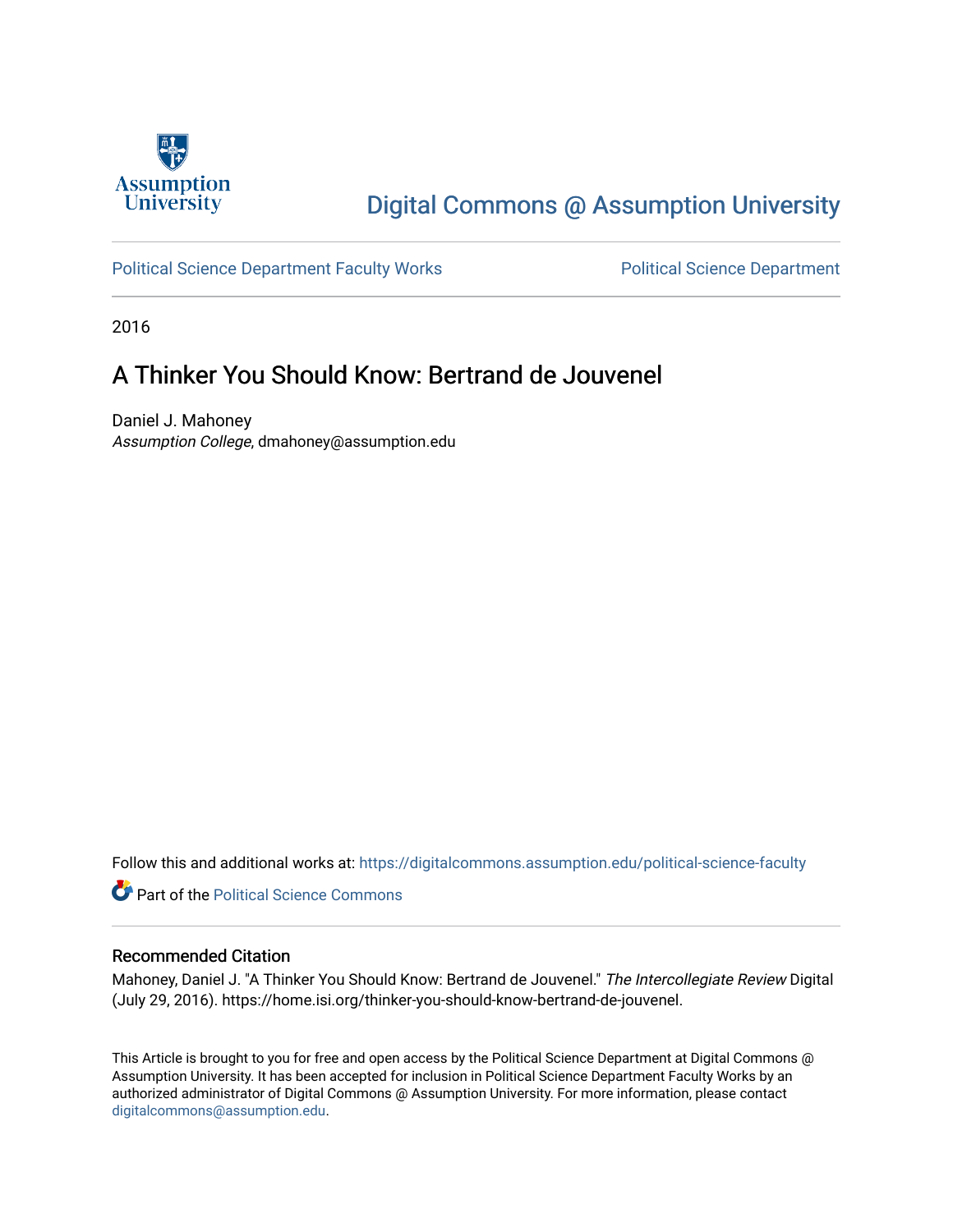# A Thinker You Should Know: Bertrand de Jouven

### *[Daniel J. Mahoney](https://home.isi.org/intercollegiate-review/author/2386)*

Fall 2016 - [Digital](https://home.isi.org/journal-issue/fall-2016-digital)

**篇 July 29, 2016** 



*Great necessities, angers, and enthusiasms have made us impatient toward everything that stops the will and* slows action. . . . [But] wills must acknowledge limits. We have dearly learned old truths that periodically are erased from the social memory: rights exist that it is not just to offend, rules that it isn't prudent to violate. Respect for these rights and these rules imposes itself even when transgressing them appears to provide an opportunity to remedy a great evil or procure a great good. For there is no more profound or durable evil than their discredit, there is no more salutary and fecund good than their being placed outside of assault and attack.

*— Bertrand de Jouvenel*

There are many reasons to recommend the rediscovery of this unduly neglected thinker. To begin with, Jouvenel's voluminous oeuvre managed to combine profound theoretical reflection with remarkable attentiveness to the issues of the age. His work scrupulously addressed the present age without ever losing sight of those permanent verities that inform responsible thought and action. Furthermore, as Pierre Manent has pointed out, Jouvenel had the additional merit of writing with eloquence and charm in an era that too often succumbed to the spirit of abstraction and the allure of "scientificity."

He was a civic-minded moralist as much as a political philosopher and social scientist. In the spirit of his two great nineteenth-century inspirations, [Benjamin](https://www.britannica.com/biography/Benjamin-Constant) Constant and Alexis de [Tocqueville](https://www.britannica.com/biography/Alexis-de-Tocqueville), he renewed an older wisdom that

**A** PRINT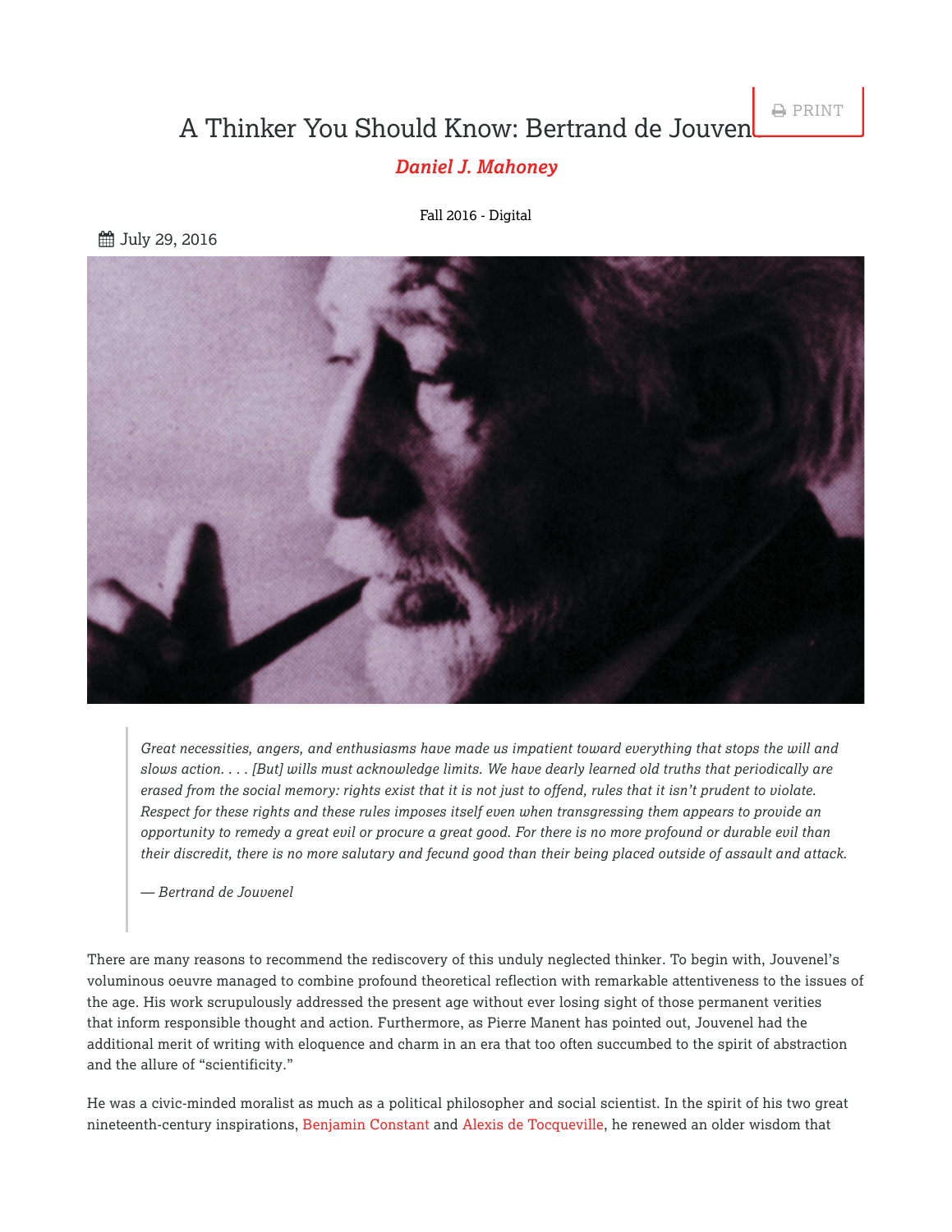recognized that "there are things too heavy for human hands." Like these forebears, he set out to rescue liberalism from that revolutionary inebriation that refused to bow before any sacred limits or restraints. Jouvenel never succumbed to the temptation of confusing the Good with an unfolding historical process or with the unfettered will of the one, the few, or the many, even as he accepted the inevitability and desirability of the open or dynamic society. He was the conservative liberal par excellence, a principled critic of progressive illusions who fully appreciated the folly of attempting to stand athwart the historical adventure that is modernity.

In the years before World War II Bertrand de Jouvenel made a living from journalism. He wrote for such prominent newspapers as *Le Petit Journal* and *Paris Soir*. During those years he became a practitioner of political celebrity journalism and had occasion to interview a host of famous statesmen—and tyrants—such as David Lloyd George, Neville Chamberlain, Winston Churchill, Mussolini, and Hitler (as we shall see, his controversial interview with Hitler would haunt him for the rest of his life, even though it was considered to be something of a coup at the time of its publication). In the years after 1945 he was simultaneously a journalist, professor (he taught or lectured at various times at Oxford, Cambridge, Cal-Berkeley, Yale, and at the Institut d'études politiques and the Faculty of Law and Economic Sciences of the University of Paris), political philosopher, political commentator, and pioneer author of sober, economically literate, and philosophically informed excursions into ecology and "future studies." He thus brought to his writings the powers of description typical of a journalist, thephilosopher's appreciation of enduring and universal truths, and an admirable openness to the contribution that social science could make toward understanding the transformations characteristic of modern life. In addition, his writings go a long way toward recovering the classical understanding of political science as the architectonic science whose ultimate subject matter is nothing less than the comprehensive good for human beings. In important respects, then, Jouvenel's work bridges classicism and modernism, political philosophy and social science, the traditionalist's preoccupation with "the good life" and the enlightenment Left's preference for the open or dynamic society.

Bertrand de Jouvenel was a Frenchman intimately familiar with and sympathetic toward the United States; his English (spoken with an American accent) was impeccable. He regularly acknowledged the indispensable contribution that Britain, the cradle of parliamentary liberty, had made to the cause of freedom in the modern world, and he wrote respectfully, even admiringly, about the American constitutional order (the gravitas that still marked the United States Senate in the 1950s particularly impressed him).

It is not surprising, therefore, that he was the first French political thinker of any note to rediscover the political wisdom of what might be called the "English school" of French political philosophers, those nineteenth-century French liberals such as Constant, [Guizot](https://www.britannica.com/biography/Francois-Guizot), and Tocqueville who were horrified by revolutionary despotism and who admired the civility and moderation characteristic of Anglo-American political life. Yet for reasons that will be fully explored in the final chapter of this work, Jouvenel has yet to receive his rightful measure of recognition in his native land. In France his reputation has been marred by the lingering impression that he was a collaborator of sorts during the Second World War (he was not) and by the fact that he committed two major faux pas in the period leading up to the war, the first being his aforementioned interview with Adolph Hitler in February 1936, and the second his illadvised membership in Jacques Doriot's Parti populair français (PPF) from 1936 until 1938.

Thus, though there is no shortage of self-proclaimed "liberal" political thinkers in France today, few explicitly acknowledge indebtedness to the political philosophizing of Bertrand de Jouvenel (the intellectual circles around the journals *Commentaire* and *Futuribles* are something of an exception in this regard). In France he remains a rather marginal figure best remembered for his 1945 classic *On Power* and for his forays into political ecology and future studies. Indeed, Jouvenel's intellectual achievement has never been fully acknowledged by either the French general public or intellectual establishment, not even by those who share his core philosophical principles. As a result, some of Jouvenel's most important theoretical works are not even in print in France today (this is the case with both *Sovereignty* and *The Pure Theory of Politics*), while many more of his major works are available once again in the United States (thanks especially to the good offices of Liberty Fund and Transaction Publishers). In the